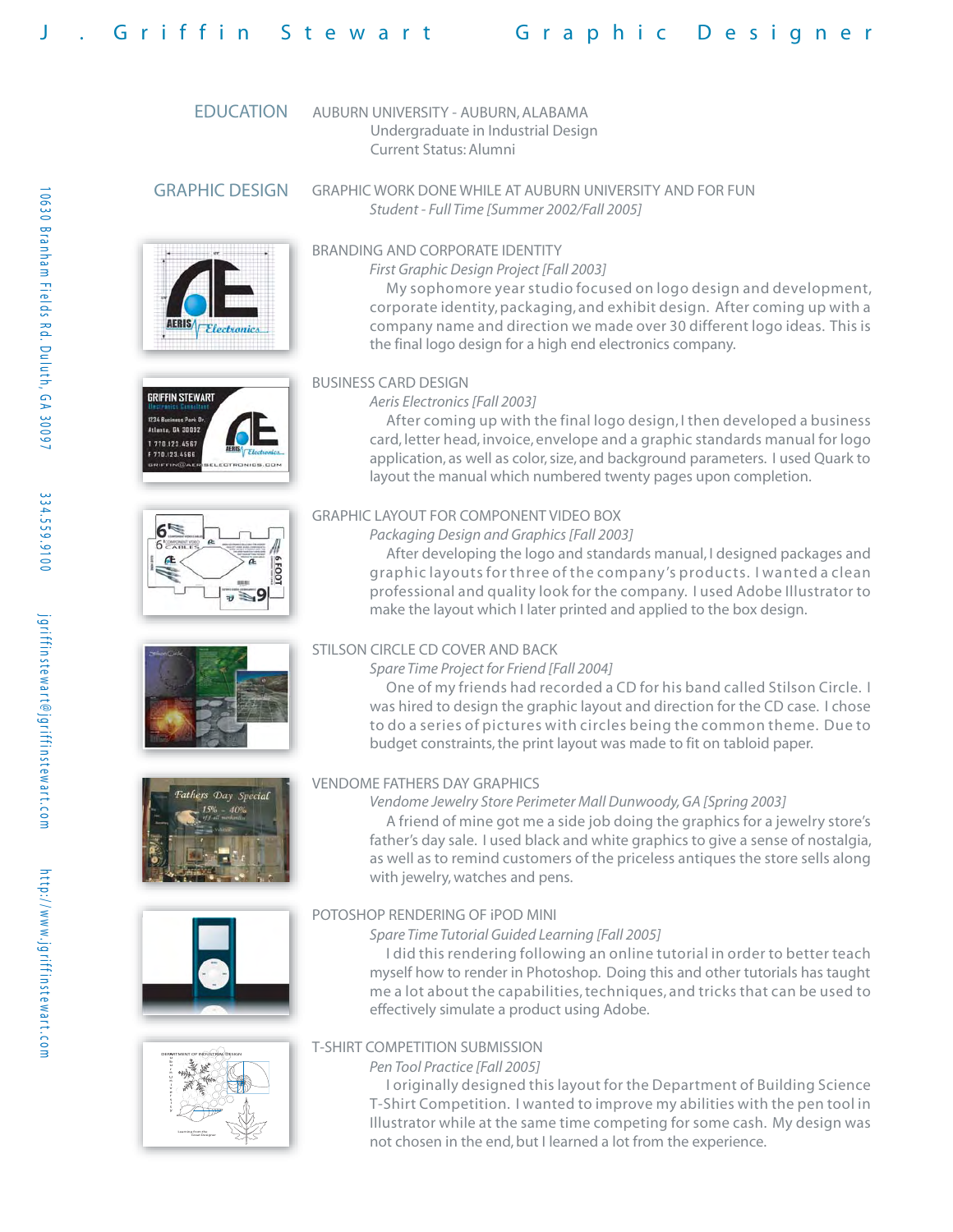## GRAPHIC DESIGN MODELS MADE DURING MY TIME AT AUBURN UNIVERSITY *Student - Full Time [Summer 2002/Fall 2005]*











## SPACE PHOTOSHOP RENDERING

#### *Spare Time Tutorial Guided Learning [Fall 2005]*

 I made this picture of space by combining techniques I learned from multiple online tutorials. This piece helped me further understand texturing, blending options, as well as approaching challenges from different angles to achieve the best over all result.

## WEB DESIGN FOR CLIENT

#### *Finance, Bookkeeping and Much More [Fall 2005]*

 This is a web site I designed for a client of mine while finishing up school. The client wanted a professional, unique and somewhat upscale look. After going through about four different design revisions, the final design was approved, and I put the web page together. www.mypremierservices.com

## WEB DESIGN FOR CLIENT

#### *Up and Coming Atlanta Singer/Songwriter [Fall 2004]*

 This is a site I designed for a client who was about to release a six song EP and wanted to have a site for feedback, sales, and promotion. After doing a photo shoot with the artist, we decided on this layout design for the website. I later designed the cover art for the CD. www.danielharpermusic.com

#### WEB DESIGN FOR MYSELF

*Industrial and Graphic Design, Modelling, Art and Photography [Fall 2005]* This is my online portfolio of my work, skills, and talents. I wanted a clean, modern look with easy navigation, thorough content and descriptions. With over two hundred pages of pictures descriptions and downloadable content, the final site is the biggest I've ever done and I learned a lot while making it.

#### DIGITAL ART WALLPAPER

#### *Interactive Photoshop and Image Ready Background [Fall 2005]*

 This is a wallpaper I created using Photoshop and Image Ready. The final file is an animated gif image with moving light. This piece helped me expand my Photoshop skills as well as introduced me to some of the things that Image Ready can be used for. This wallpaper is available on my web site.

FOR MORE PICTURES AND FURTHER DESCRIPTION ABOUT MY MODEL AND DESIGN EXPERIENCE, PLEASE VISIT MY WEBPAGE AT:  *http://www.jgriffinstewart.com*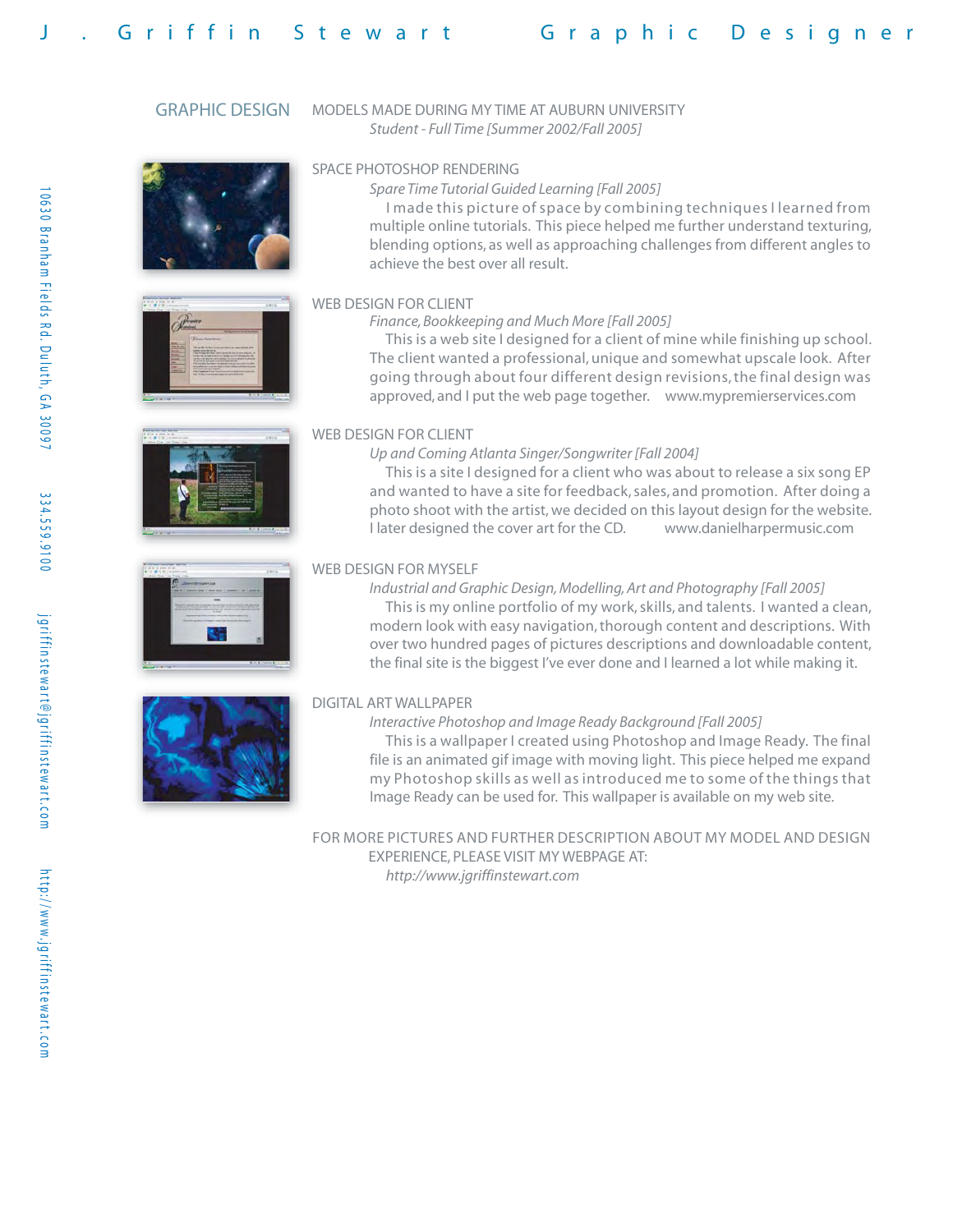December 8, 2004



 $\sum_{i=1}^{n}$ 

 $the$ 

To Whom It May Concern:

Griffin Stewart worked for Auburn Engineers, Inc. during the 2003-04 and 2004-334.826.8600<br>334.826.7601 TEL 05 academic years. He provided office support, completed graphics for client FAX projects, assisted with our client services operation, and managed our in-house printing operations.

> I would eagerly recommend Griffin for employment. He has a tremendous work ethic, is punctual and upholds his commitments, is a resourceful problem solver, and is always in good humor. We enjoyed Griffin very much, and frankly would offer him employment if we had need for his professional skills.

As engineers and scientists, we were always eager to see Griffin's latest university design project. Although we are not in a position to judge his professional skills, Auburn we could accurately assess how he approached his projects, sought out resources, and managed his time. He was excellent in every aspect of resource and project management.

Again, I heartily endorse Griffin for a professional position, and would welcome a National call to clarify any questions that you may have.

Sincerely Yours,

Center Dav. CCAll

David C. Alexander, PE, CPE President, Auburn Engineers, Inc. (334) 826-8600 x223 davealex@auburnengineers.com

P.O. Drawer 3038

AUBURN. A L

 $36831 - 3038$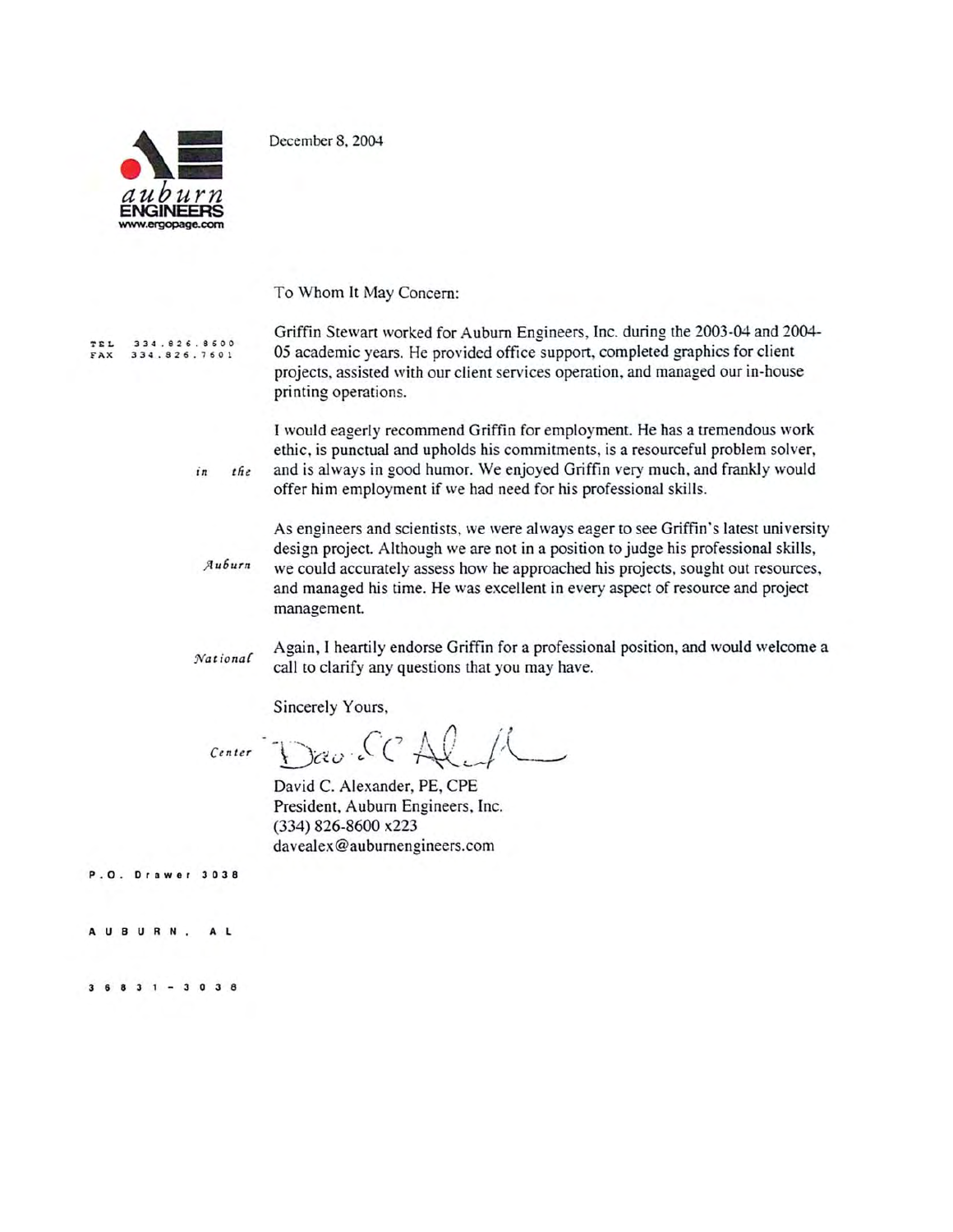

April 12, 2004 Heavenly Ski Resort PO Box 2180 Stateline, NV 89449

To whom it may concern,

James Griffin Stewart worked for me in two capacities at Heavenly Ski Resort during the 2003/04-winter season.

Griffin started the year as one of our parking attendants in California. He did a wonderful job. He worked hard, was always on time and had excellent guest service skills. He followed our grooming standards and was always in uniform. He was one of our monthly STARS + employees for his great guest service.

Because I also manage the Greeter/Host department, I thought Griffin would make a great Host because of his guest service skills. I was right. He came over to be a Greeter, who welcome our guests at our base facilities and a Host, who assist our guests up on the mountain. He helped our guests find their way around the mountain and gave mountain tours. Because he is a wonderful employee he once again became one of this department's monthly STARS+ employees.

Griffin will be a positive addition to any team he may choose to join in the future. I highly recommend Griffin for any position he may apply for in his future.

Yours truly.

Louis J Cayer Guest Information Manager Heavenly Ski Resort PO Box 2180 Stateline, NV 89449 530-542-5140 lcayer@vailresorts.com

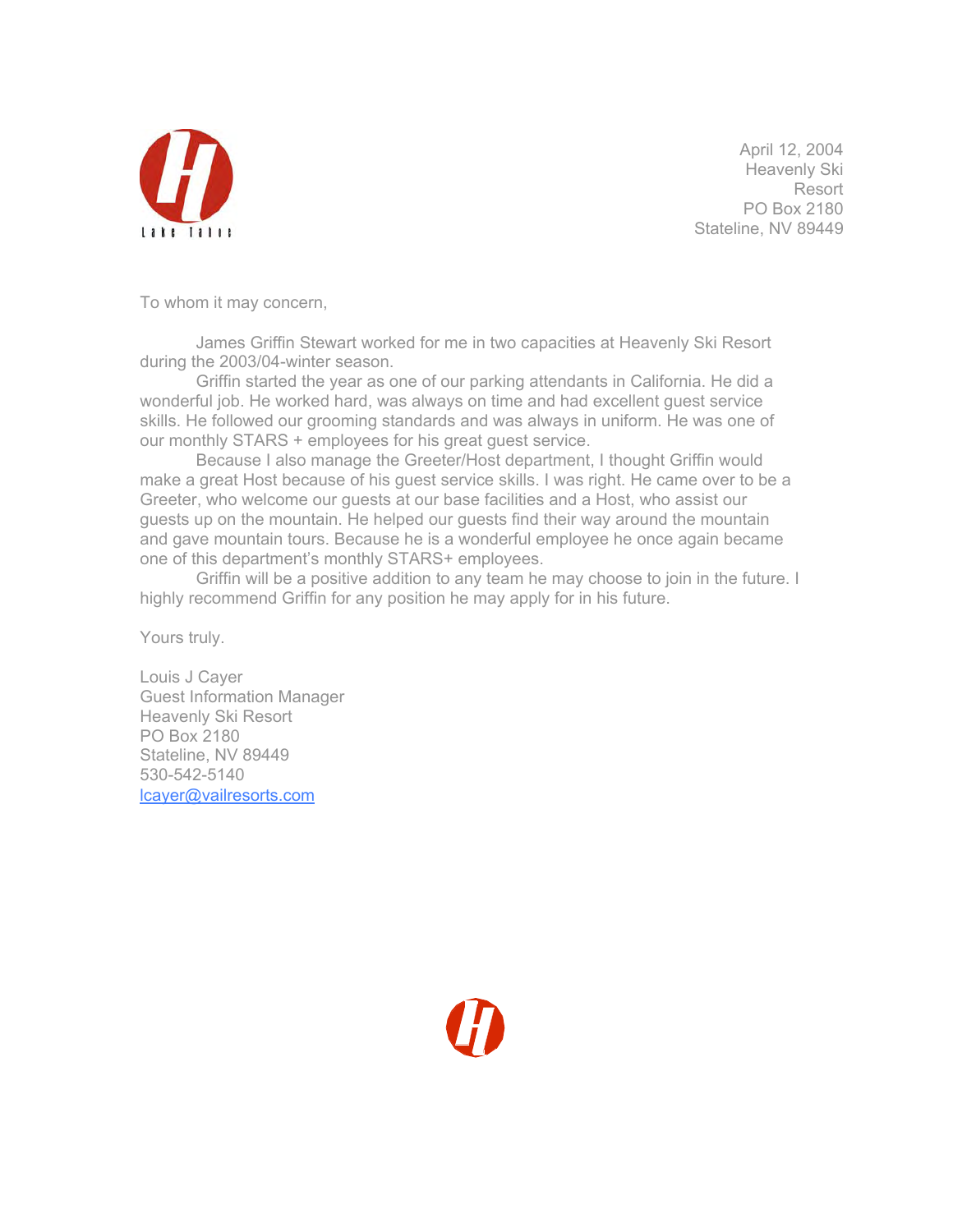

April 12, 2004 Heavenly Ski Resort PO Box 2180 Stateline, NV 89449

To Whom It May Concern,

Griffin Stewart worked for Heavenly the winter of 2003-2004. Vail Resorts, Inc. is very focused on Safety and Guest Service where Griffin exceeded in both areas. Griffin's main job was to deliver excellent guest service, basically to meet and greet our guests as they arrived and to hand out hot chocolate or granola bars at the end of the day while thanking our guests for coming to Heavenly. Some of Griffin's jobs duties included; helping guests with directions around our lodges and our mountain, also helping guests with their equipment and assisting guests as they leave for the day with bus issues or any other situations that may occur.

We hold our guest service staff to very high expectations and Griffin exceeded our expectations in every category. Griffin has amazing guest service skills he is very friendly, outgoing, and very approachable, which is important to our department. What ever it takes to get the job done, Griffin is willing to do it and usually with a great sense of humor. Besides being reliable and dependable Griffin was a valuable team member, not just within our department but when we were called on to help out another department Griffin always gave his best. Griffin would be a valued addition to any team especially in a position that involves guest interaction.

Sincerely,

Tyler Morris Heavenly Guest Information Assistant Manager Heavenly Ski Resort PO Box 2180 Stateline, NV 89449 530-542-5140 TMorris@vailresorts.com

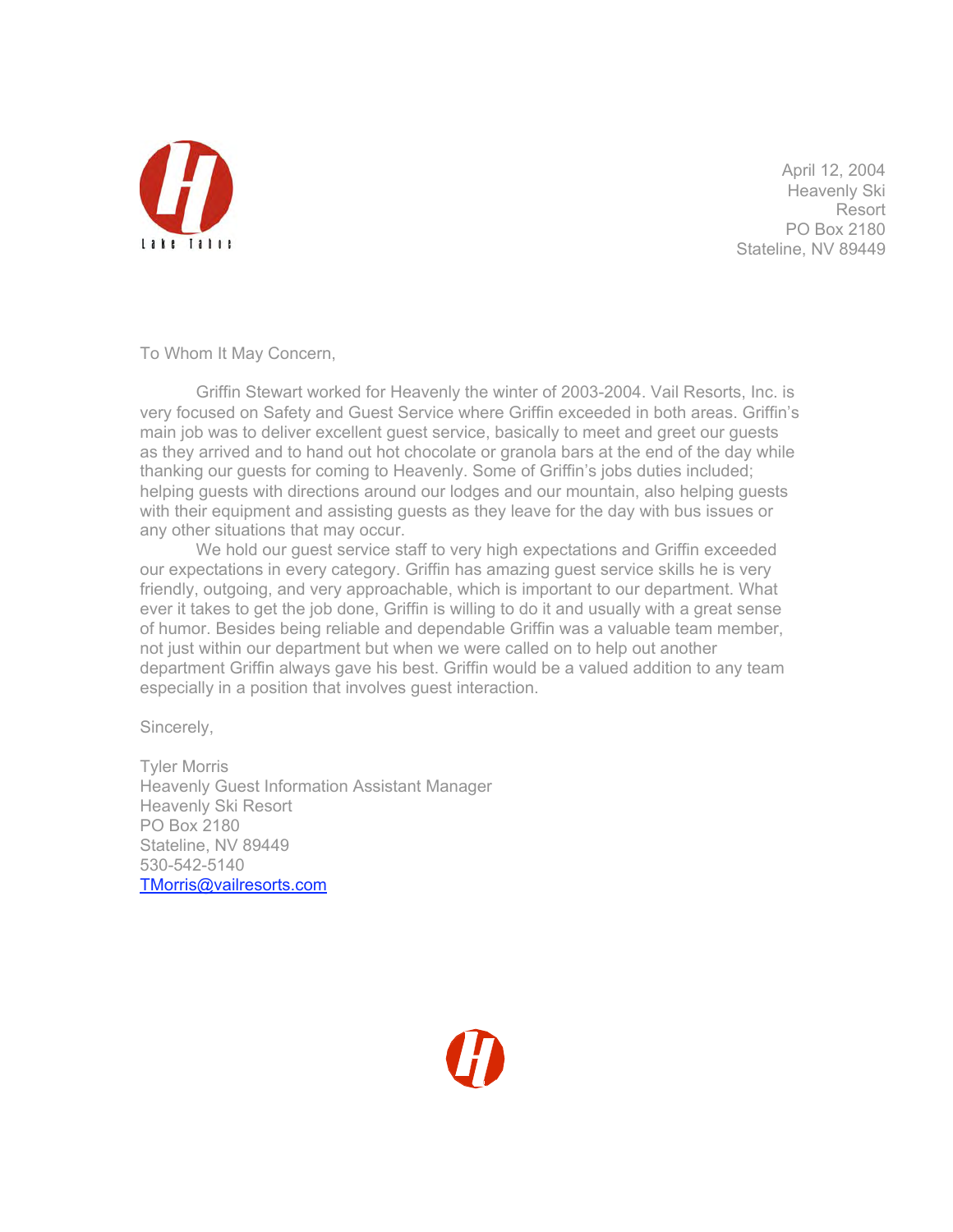Porking



Date of Recognition: 1-25-04 Nominated By: Tyler Morris

Description of STARS + 1 Service provided by this employee:

Kieeding

Please remind your employees to RSVP for the next STARS + 1 Party by calling Kirsten Kelly at ext 6261.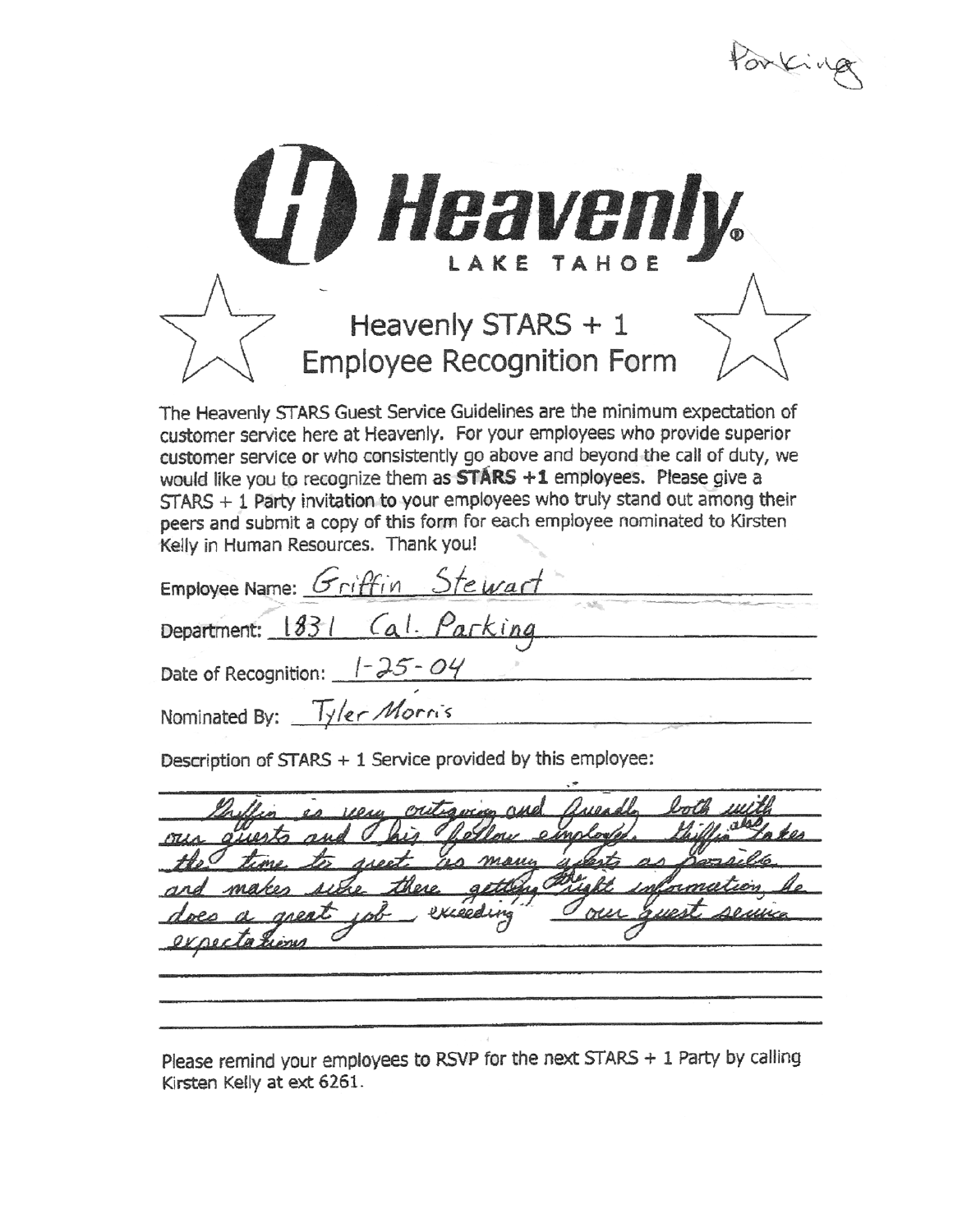| $5$ ree terms                                                                                                                                                                                                                                                                                                                                                                                                                                                                                                                                                      |
|--------------------------------------------------------------------------------------------------------------------------------------------------------------------------------------------------------------------------------------------------------------------------------------------------------------------------------------------------------------------------------------------------------------------------------------------------------------------------------------------------------------------------------------------------------------------|
| <b>C') Heavenly.</b><br><b>TAHOE</b><br>LAKE<br>Heavenly STARS + 1<br>Employee Recognition Form                                                                                                                                                                                                                                                                                                                                                                                                                                                                    |
| The Heavenly STARS Guest Service Guidelines are the minimum expectation of<br>customer service here at Heavenly. For your employees who provide superior<br>customer service or who consistently go above and beyond the call of duty, we<br>would like you to recognize them as <b>STARS +1</b> employees. Please give a<br>STARS + 1 Party invitation to your employees who truly stand out among their<br>peers and submit a copy of this form for each employee nominated to Kirsten<br>Kelly in Human Resources. Thank you!<br>Employee Name: GRIffin Stewart |
| Department: GREeter / HOST - 1855<br>Date of Recognition: $4/3/04$                                                                                                                                                                                                                                                                                                                                                                                                                                                                                                 |
| Nominated By: Lov Cayer.                                                                                                                                                                                                                                                                                                                                                                                                                                                                                                                                           |
| Description of STARS + 1 Service provided by this employee:<br><b>The</b><br>came over<br>neae<br>'nΡ<br>SERVILE<br>юZ<br>our quests<br>jos<br>blloure,<br>SR MaNager                                                                                                                                                                                                                                                                                                                                                                                              |

 $\mathbf{v}$  $\sim$ 

 $\sim$ 

Please remind your employees to RSVP for the next STARS + 1 Party by calling<br>Kirsten Kelly at ext 6261.